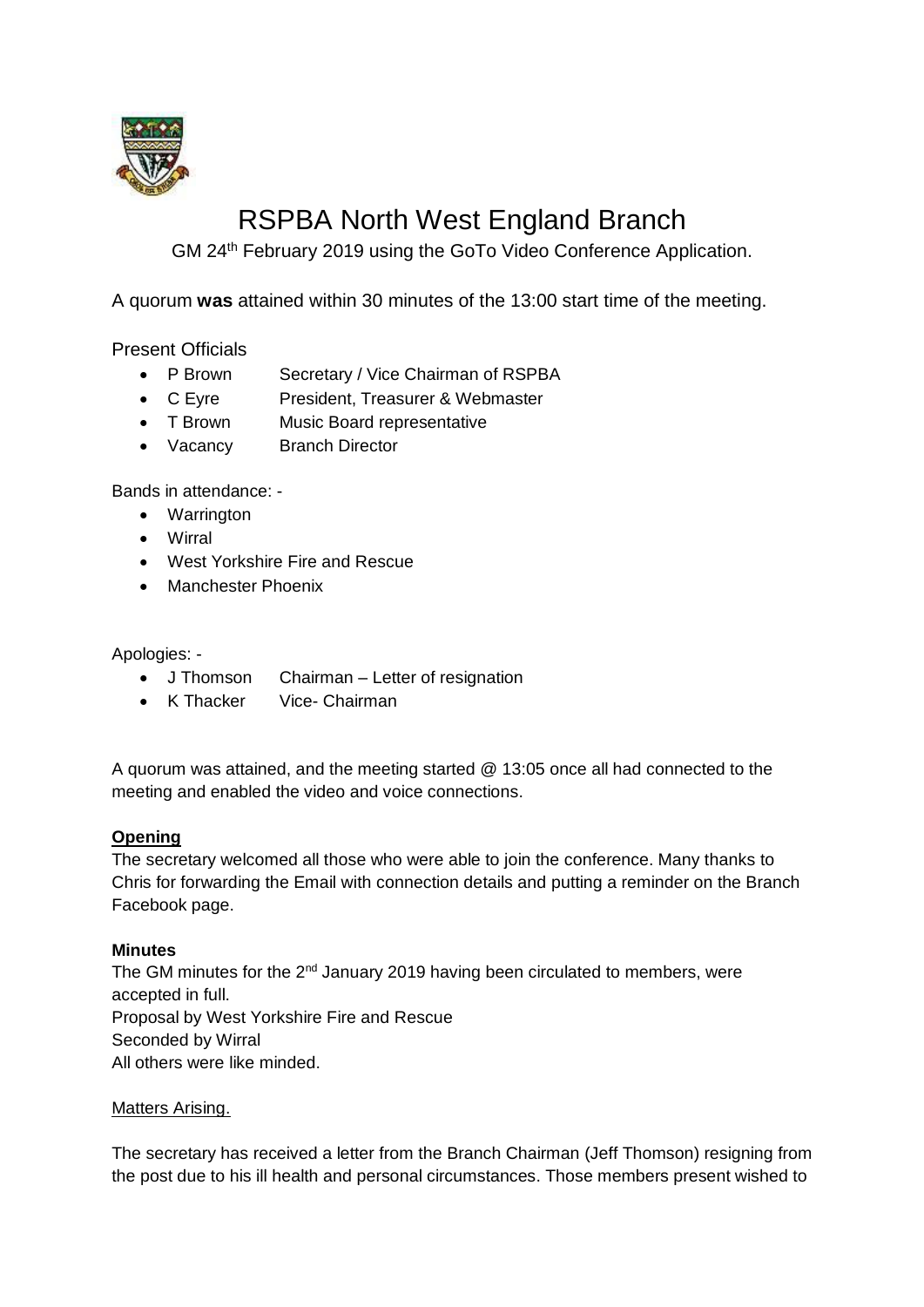record a vote of thanks to him for his services over a number of years. He will be a loss to the Branch committee.

#### **Treasurers Report**

There has been no major expenditure since the last report.

The Solo Piping competition balance sheet is still being compiled, and we are expecting to have a surplus on the event, mainly due to the use of a local adjudicator and a sizable entry.

We still have to wait for the cost of the premises for both the solo and trio piping contests.

#### **Directors Report**

The premises upgrade has commenced on 45 Washington Street expected to take 28 weeks.

Interviews for the principle posts of the Pipe Band College are being scheduled, it is expected that details of the successful applicants will be announced around the RSPBA AGM.

At this time there will be no rule changes presented at the RSPBA AGM as there has been insufficient time to get support from the members and Board of Directors for them to be placed in the Order Paper.

The Worlds from 2020 is likely to revert to a single day contest as feedback from the grade 1 bands is they don't feel they get anything out of participating on the Friday.

#### **Music Board Report**

The next MB meeting is scheduled for the 13<sup>th</sup> April 2019.

The Prescribed Tunes details on the RSPBA web Site are being updated with some late entries.

Band Gradings are now being handled by the Gradings group to enable quicker turnaround of decisions within the competition season.

Theresa is taking on the role of MB Secretary (Administrator) from the April meeting.

The subgroups working on the Grade Review and the Snare and Tenor Drumming events are analysing information and preparing their recommendations for consideration.

#### **2019 Branch Competitions / (and workshop).**

The events are open to all branches, to increase the viability of the events and vary the competition. Within each section of the open competition, confined branch results will also be announced. The entry forms are available on the NWE Branch Website.